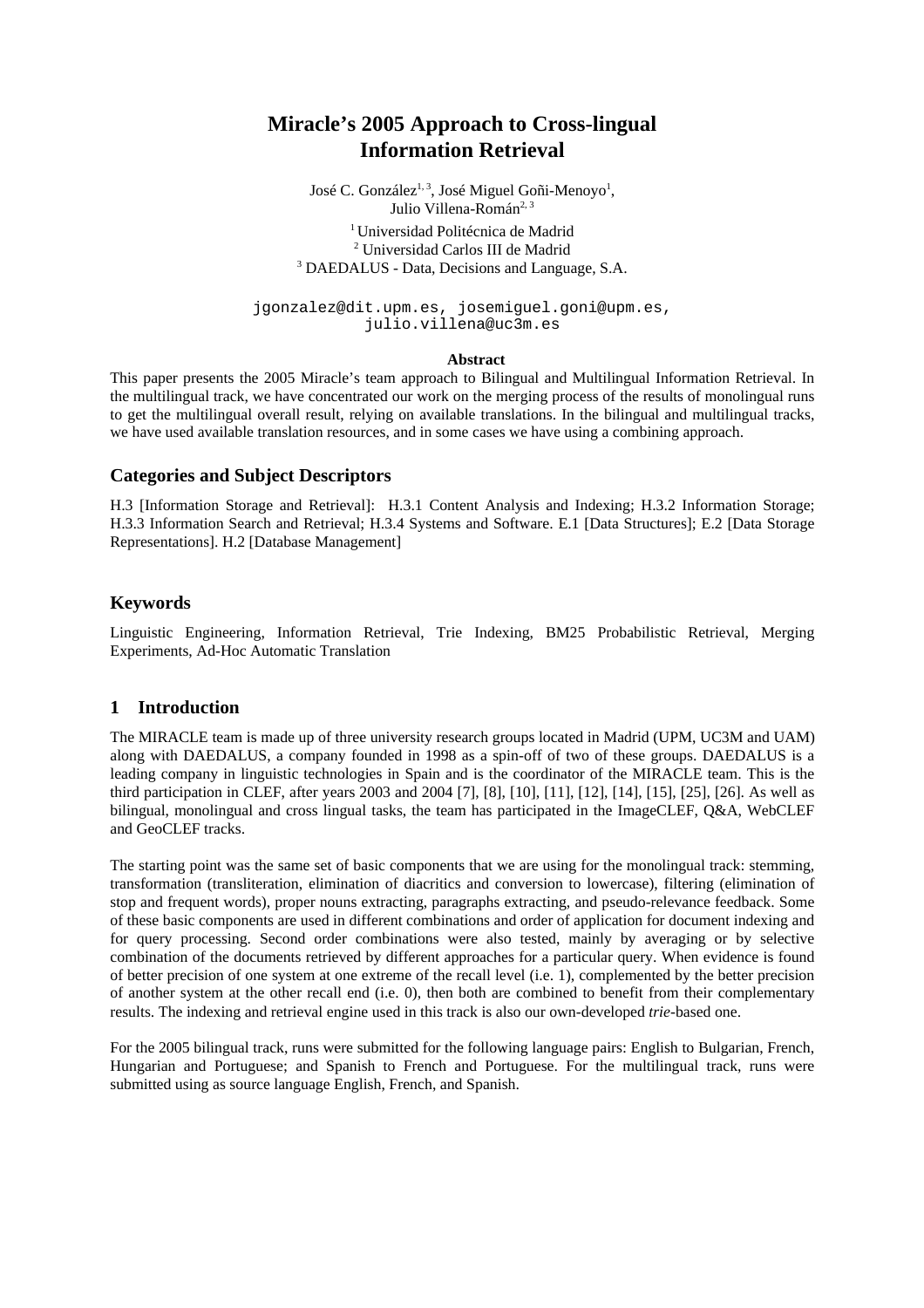## **2 Description of the MIRACLE Toolbox**

A more in-depth description of the MIRACLE toolbox used for pre-processing and indexing the document collections required for each one of the tracks can be found in the paper "Miracle's 2005 Approach to Monolingual Information Retrieval" that can be found in this on-line documentation. In this section we will only describe the multilingual aspects of these tracks, since indexing and retrieval processes are exactly the same as in the Monolingual track. This means that our approach to cross-lingual information retrieval relies on topic query translations to target languages.

## **3 Experiments submitted to Ad Hoc Bilingual track**

For ease of reference we describe the letters that denote the run identifier we used for the different experiments:

The first characters of the run identifier denote the source language (the target language is not encoded):

- **EN:** for English.
- ES: for Spanish.

The third character in bilingual runs encodes the engine used for topic queries translations:

- A: ATRANS [1] was used for the pairs: EsFr and EsPt.
- **B:** Bultra [16] for EnBg.
- **M:** MoBiCAT [13] for EnHu.
- **S:** SYSTRAN [19] was used for the following language pairs: EnFr, EsFr, and EnPt.
- **X:** Used for English to Bulgarian, see below on combining experiments.
- W: Webtrance [27] for EnBg.

The rest of the characters encode the basic processes, or the variations of the extraction process for topic queries:

- **S:** Standard or baseline treatment: tokenization, filtering, stemming, and transformation<sup>1</sup>.
- N: Non-stemming treatment: tokenization, filtering, and transformation.
- **R:** Use the narrative field in the topics.
- **T:** Do not use narrative field.

 $\overline{a}$ 

So, the basic experiments are denoted **SR, ST, NR,** or **NT**. We designed additional experiments:

- **P:** Treatment that extracts proper nouns from topic queries, even using the narrative field. Since no stemming is made on the proper nouns detected, a non-stemmed index is needed. Thus, the only possible experiment is denoted **NP**.
- **H:** The standard treatment (S) is made on the index built from the paragraphs of the documents from the collection. The combination of the paragraphs retrieved is done as stated in the previous section. Depending on the fields selected in the topic queries, we can denote these experiments as **HR** or **HT**.

Finally, we describe the combining experiments we used:

- **x**<**run1>WD<run2>X:** This denotes an asymmetric DWX combination from experiments <run1> and <run2>. For example, we run the experiment xNP01HR1 that gets the first document retrieved from the NP run, with its original relevance value and all the documents retrieved in the experiment HR also with their original relevance values, then re-sorting all these relevance figures.
- Average: is used to average the results from other experiments. This is done by adding the relevance measure values obtained for each document in the combined experiments. In the bilingual runs, we have used this to combine the results from he translations with the Webtrance and Bultra systems to Bulgarian language, but we have encoded this using **X** in the third character of the bilingual run identifier.

<sup>&</sup>lt;sup>1</sup> As it was commented before, in some cases these two steps are made in reverse order.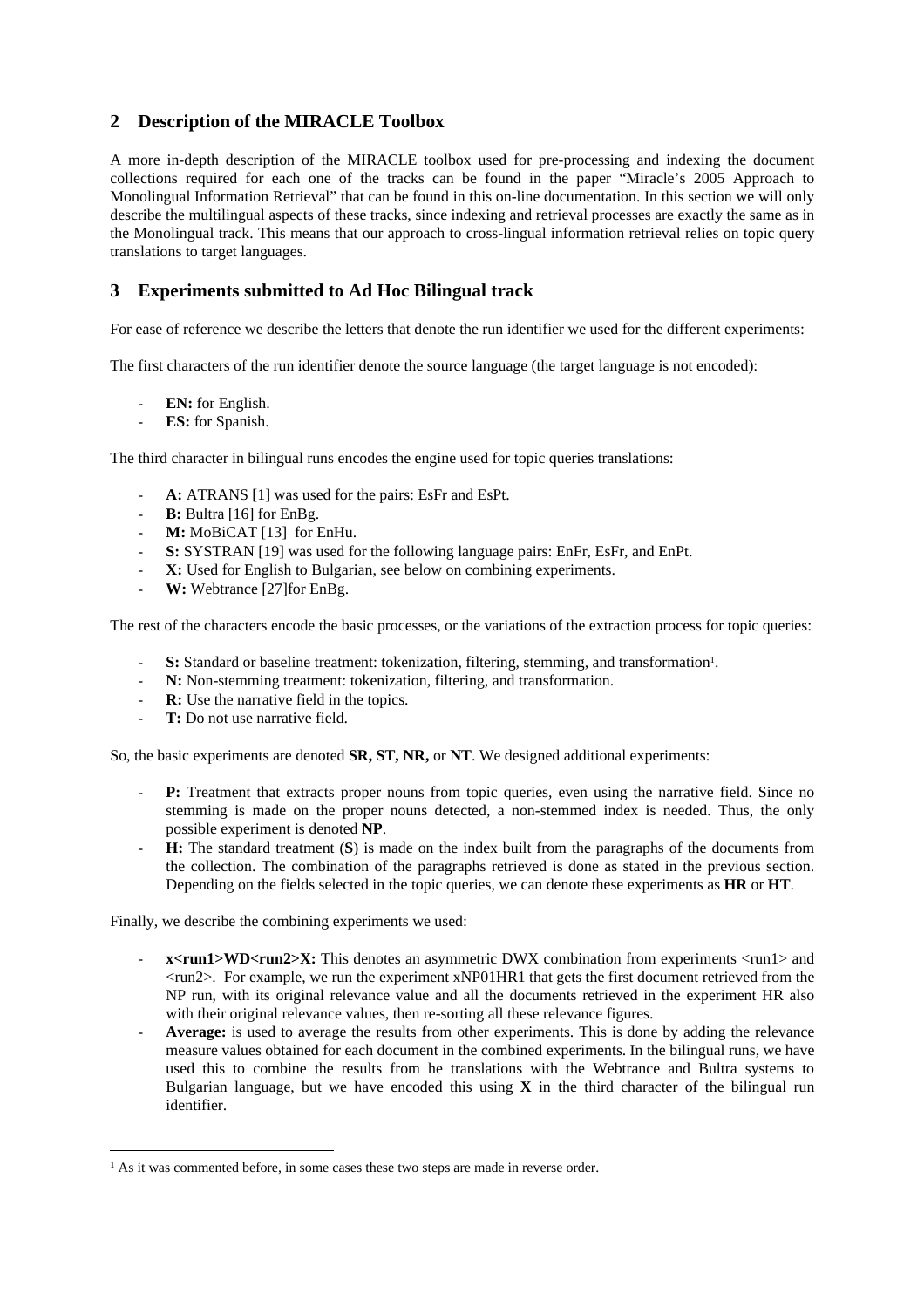# **4 Experiments submitted to Multi-8 Two Years On track**

For multilingual runs, we have avoided working on the translation problem, and we have used mainly the topic queries translations provided [4], although we have made some experiments using our own obtained translations (for Spanish and French as source language).

We tested Savoy [19] approach to translations concatenations, in the case of being English the source language. Two cases were considered: all available translations are concatenated, and selected translations are concatenated. The following table shows which were the translations used:

|                    |    | <b>Topic language</b> |    |    |           |           |    |           |
|--------------------|----|-----------------------|----|----|-----------|-----------|----|-----------|
| <b>Translation</b> | DE | EN                    | ES | FI | <b>FR</b> | <b>IT</b> | NL | <b>SV</b> |
| <b>ALT</b>         |    |                       |    |    | A         |           |    |           |
| BA1                | AH |                       | AH | AH | AH        | AH        | AH | AH        |
| BA <sub>2</sub>    | A  |                       | A  | A  | A         | A         | A  | A         |
| BA3                | A  |                       | A  | A  |           | A         | A  | A         |
| <b>FRE</b>         | AH |                       | AH |    | AH        | AH        | ΑH |           |
| GOO                | AH |                       | AH |    | AH        | AH        |    |           |
| <b>INT</b>         | A  |                       | A  | AH | A         | A         | A  | AH        |
| LIN                |    |                       |    |    | A         |           |    |           |
| <b>REV</b>         | AH |                       | AH |    | AH        |           |    |           |
| <b>SYS</b>         | AH |                       | A  |    | Α         | A         |    |           |

For translation systems the following codes are used: ALT for Babelfish Altavista [2], BA1, BA2, and BA32 for Babylon [3], FRE for FreeTranslation [6], GOO for Google Language Tools [9], INT for InterTrans [22], LIN for WordLingo [28], REV for Reverso [18], and SYS for Systran [21]. The entries in the table contain A (for ALL) if a translation is available for English to the topic language shown in the heading row of a column, and this used for the concatenations of all available translations; and H if a translation is selected for concatenation in the second case described above. These same letters are used near the end of the run identifiers, just after the letter **p**, that is used to denote *test* runs (runs that use topic queries numbered from 161 to 200).

In the case of Spanish and French as topic languages, the following translators were used: ATRANS [1] was used for the pairs: EsFr and EsPt, WorldLingo [28] was used for EsDe, EsIt, and EsNl, InterTrans [22] for EsFi, EsSv, FrFi, and FrSv, and SYSTRAN [19] was used for all the other language pairs. Only one translator was used for each pair. The approach consisting in using the direct machine translation of topics in Spanish and French are denoted "nte" and "ntf" respectively.

Another approach was used in the case of Spanish as topic language. The approach consists in pre-processing the topics with a high quality morphologic analysis tool. This tool is STILUS<sup>3</sup>. STILUS recognizes not only closed words, but expressions (prepositional, adverbial, etc.). In this case, STILUS is simply used to discard closed words and expressions from the topics and to obtain the main form of their component words (in most cases, singular masculine or feminine for nouns and adjectives and infinitive for verbs). The queries are so transformed to a simple list of words that are passed to the automatic translators (one word per line). The runs using this approach are denoted "sti".

The first four characters in the run identifier denote source language:<sup>4</sup>

- enml: English.
- esml: Spanish.
- frml: French.

 $\overline{a}$ 

<sup>&</sup>lt;sup>2</sup> The digit after BA shows how many words are used from the translation of a word, provided that it returns more than one.<br><sup>3</sup> STILUS<sup>®</sup> is a trademark of DAEDALUS-Data, Decisions and Language, S.A. It is the core of th

of the company, that include spell, grammar and style checkers, fuzzy search engines, semantic processing, etc.<br><sup>4</sup> The last two characters are *ml* for "multilingual". We have not used consistent criteria for bilingual an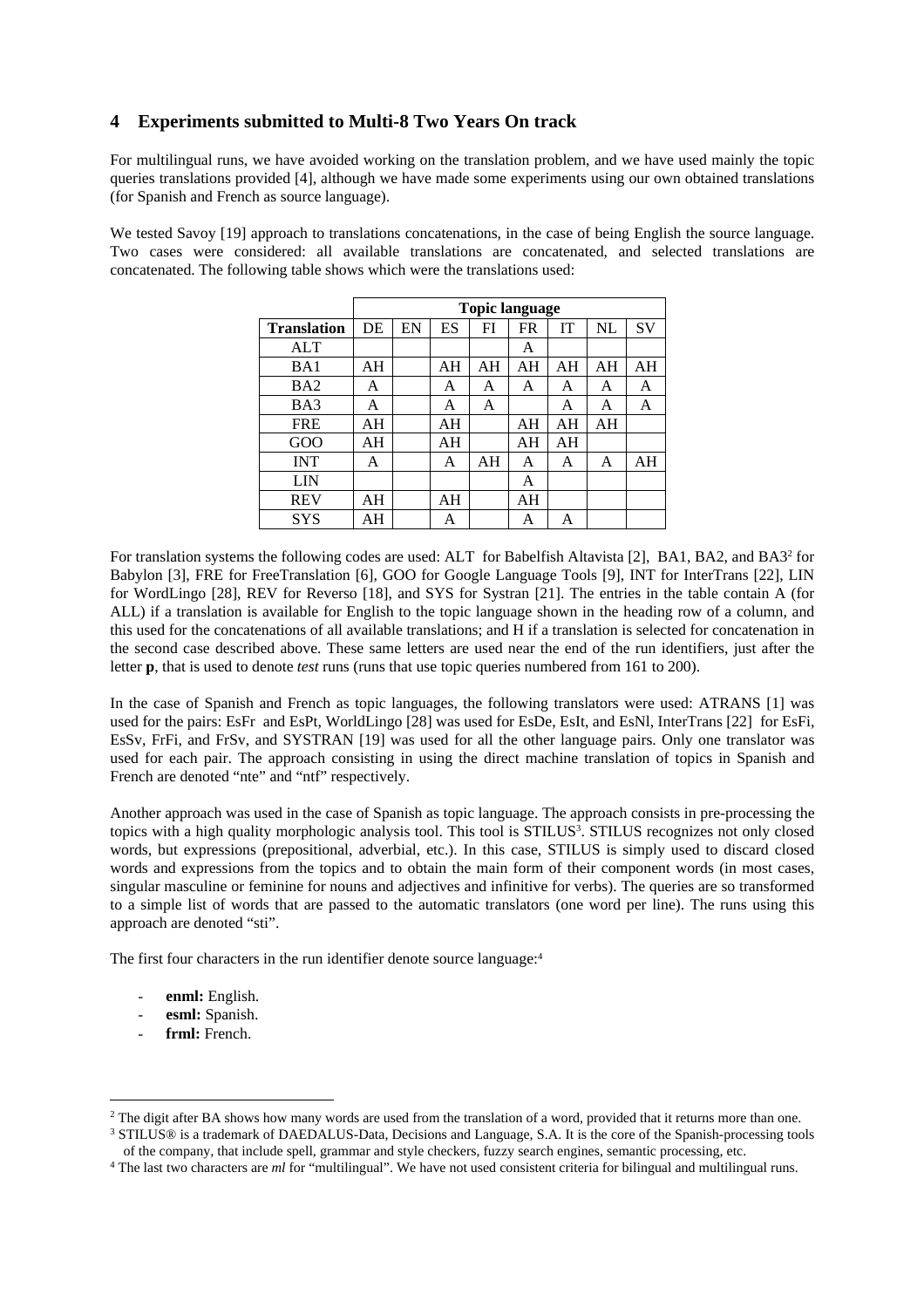The used approach to multilingual information retrieval, that translates each topic query to each of the documents collections, is very sensitive to the merging approach for the relevance measures. The probabilistic BM25 [19] approach used for monolingual retrieval gives relevance measures that depends heavily on parameters that are too dependent on the monolingual collection, so it is not very good for this type of multilingual merging, since relevance measures are not comparable among collections. In spite of this, we made merging experiments using the relevance figures obtained from each monolingual retrieval process, considering three cases:  $5$ 

- Using original relevance measures for each document as obtained from the monolingual retrieval process. The results are composed of the documents with greater relevance measures.
- Normalizing relevance measures with respect to the maximum relevance measure obtained for each topic query *i* (*normal normalization)*:

$$
rel_{inorm} = \frac{rel_i}{rel_{inax}}.
$$

The results are composed of the documents with greater normalized relevance measures.

- Normalizing relevance measures with respect to the maximum and minimum relevance measure obtained for each topic query *i (alternate normalization)*:

$$
rel_{i \, alt} = \frac{rel_i - rel_{i \, min}}{rel_{i \, max} - rel_{i \, min}}
$$

The results are composed of the documents with greater alternate normalized relevance measures.

We denote if normalization is done in the run identifier using the last character: **N** means normal normalization whereas **L** denotes alternate normalization. When neither **L** nor **N** is present, no normalization has been made for that run.

In addition to all this, we tried a different approach to merging: Considering that the more relevant documents for each of the topics are usually the first ones in the results list, we will select from each monolingual results file a variable number of documents, proportional of the average relevance number of the first N documents. Thus, if we need 1,000 documents for a given topic query, we will get more documents from languages where the average relevance of the first N relevant documents is greater. We did all this both from runs not normalized, and normalizing after the merging process is done (with *normal* and *alternate* normalization); and from runs normalized with *alternate* normalization. We tested several cases that are encoded in the run identifier, when appropriate, from the fifth character. This is done for SR or ST runs, and the following table shows the parameters used:

|      | <b>Normalized</b> | <b>Not normalized</b> |
|------|-------------------|-----------------------|
|      | 0Y                | 0X                    |
| 10   | 1Y                | 1X                    |
| 50   | 5Y                | 5X                    |
| 125  | v                 | X                     |
| 250  | 6Y                | 6X                    |
| 1000 | qγ                | 9X                    |

Please note that normalization is done in all cases. The columns normalized and not normalized refer whether normalization is done at input or not. Normalization will be made after merging in the latter case.

The appendix shows the comparative results for all these runs.

#### **5 Conclusions**

 $\overline{a}$ 

This year, regarding cross-lingual experiments, the MIRACLE team has worked in their merging and combining aspects, departing from the translation ones. Combining approaches seems to improve results in some cases. For

<sup>5</sup> Round-robin merging for results of each monolingual collection has not been used.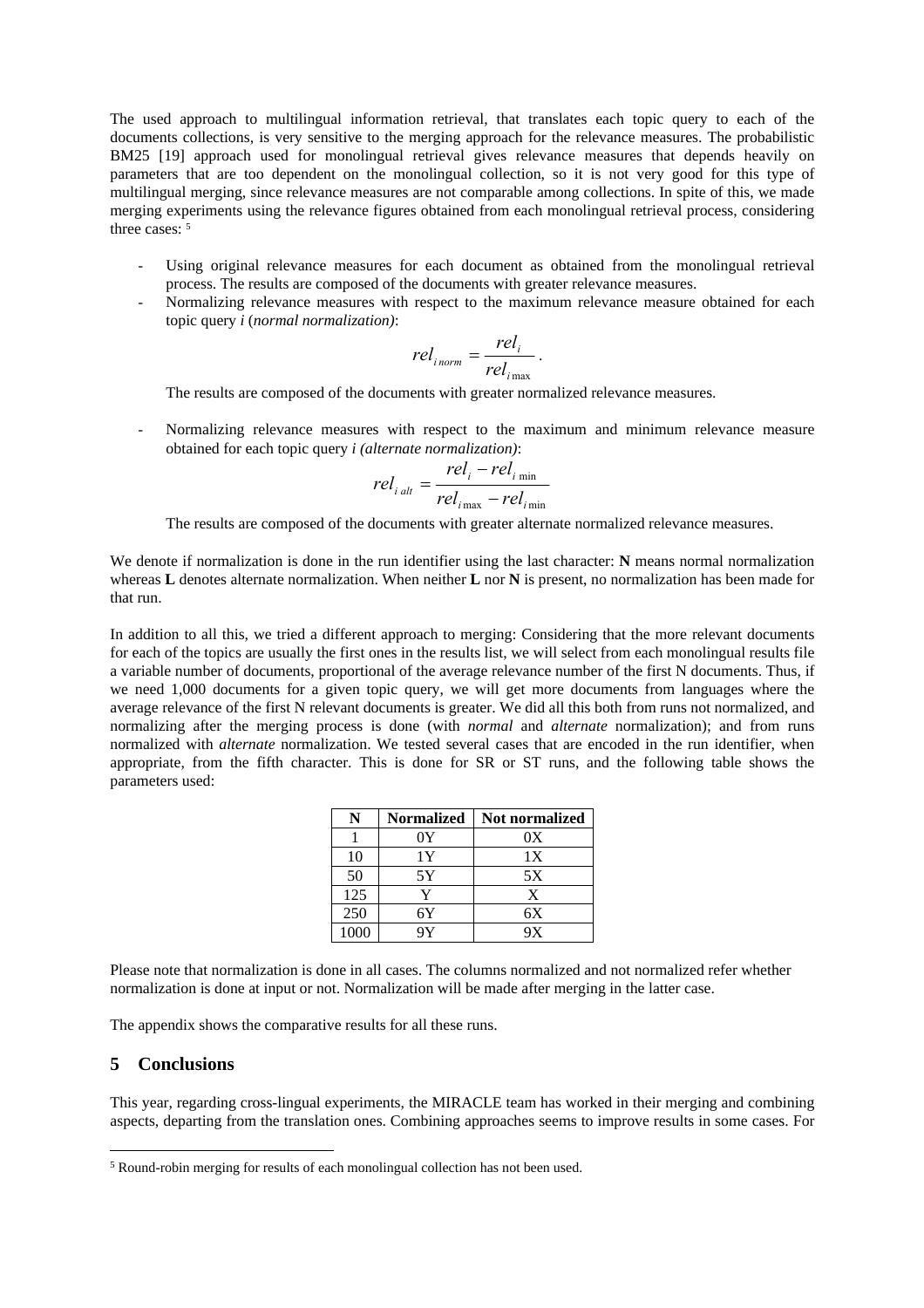example, the average combining approach allows us to have better results when combining the results from translations for Bulgarian than the Bultra or Webtrance systems alone. In multilingual experiments, combining (concatenating) translations permits getting better results, as it was reported previously [20], when good translations are available. This seems to explain that H concatenations are better than A ones. Regarding to the merging aspects, our approach has obtained better results than standard merging, whether normalized or not. Alternate normalizations seem to behave better than the standard normalization, whereas the latter behaves better than no normalization. This occurs too when normalization is used in our own approach to merging.

Regarding the approach consisting in preprocessing queries in the source topic language with high quality tools for extracting content words before translation, the results have been good when used in the case of Spanish (with our tool STILUS). This approach has got the best precission figures at 0 and at 1 recall extremes, although worse average precision than other runs.

## **6 Future work**

The future work for the MIRACLE team, regarding cross-lingual tasks will be centered on the merging aspects of the monolingual results. The translation aspects of this process are not of interest for us, since our research interests depart from all this: we will only use translation resources available, and we will try to combine them to get better results.

On the other hand, the process of merging the monolingual results is very sensitive on the way it is done; there are some techniques to explore. In addition to that, perhaps a different way to measure relevance is needed for monolingual retrieval when multilingual merging has to be done. Such a measure should be independent of the collection, so monolingual relevance measures would be comparable.

## **Acknowledgements**

This work has been partially supported by the Spanish R+D National Plan, by means of the project RIMMEL (Multilingual and Multimedia Information Retrieval, and its Evaluation), TIN2004-07588-C03-01.

Special mention to our colleagues of the MIRACLE team should be done (in alphabetical order): Ana María García-Serrano, Ana González-Ledesma, José Mª Guirao-Miras, Sara Lana-Serrano, José Luis Martínez-Fernández, Paloma Martínez-Fernández, Ángel Martínez-González, Antonio Moreno-Sandoval and César de Pablo-Sánchez.

# **References**

- [1] Automatic Trans SL, Spain. Automatic translation server. On line http://www.automatictrans.es [Visited 28/07/2005].
- [2] BabelFish translation resources. On line http://babelfish.altavista.com [Visited 20/07/2005].
- [3] Babylon.com, Ltd, Israel. On line http://www.babylon.com [Visited 11/08/2005].
- [4] CLEF 2005 Multilingual Information Retrieval resources page. On line http://www.computing.dcu.ie/ ~gjones/CLEF2005/Multi-8/ [Visited 11/08/2005].
- [5] Ergane multilingual translation dictionary. On line http://download.travlang.com [Visited 20/07/2005].
- [6] Free2Translation. Free text translator. On line http://www.freetranslation.com [Visited 20/07/2005].
- [7] Goñi-Menoyo, José M; González, José C.; Martínez-Fernández, José L.; and Villena, J. Miracle's Hybrid Approach to Bilingual and Monolingual Information Retrieval. CLEF 2004 proceedings (Peters, C. et al., Eds.). Lecture Notes in Computer Science, vol. 3491, pp. 188-199. Springer, 2005 (to appear).
- [8] Goñi-Menoyo, José M.; González, José C.; Martínez-Fernández, José L.; Villena-Román, Julio; García-Serrano, Ana; Martínez-Fernández, Paloma; de Pablo-Sánchez, César; and Alonso-Sánchez, Javier. Miracle's hybrid approach to bilingual and monolingual Information Retrieval. Working Notes for the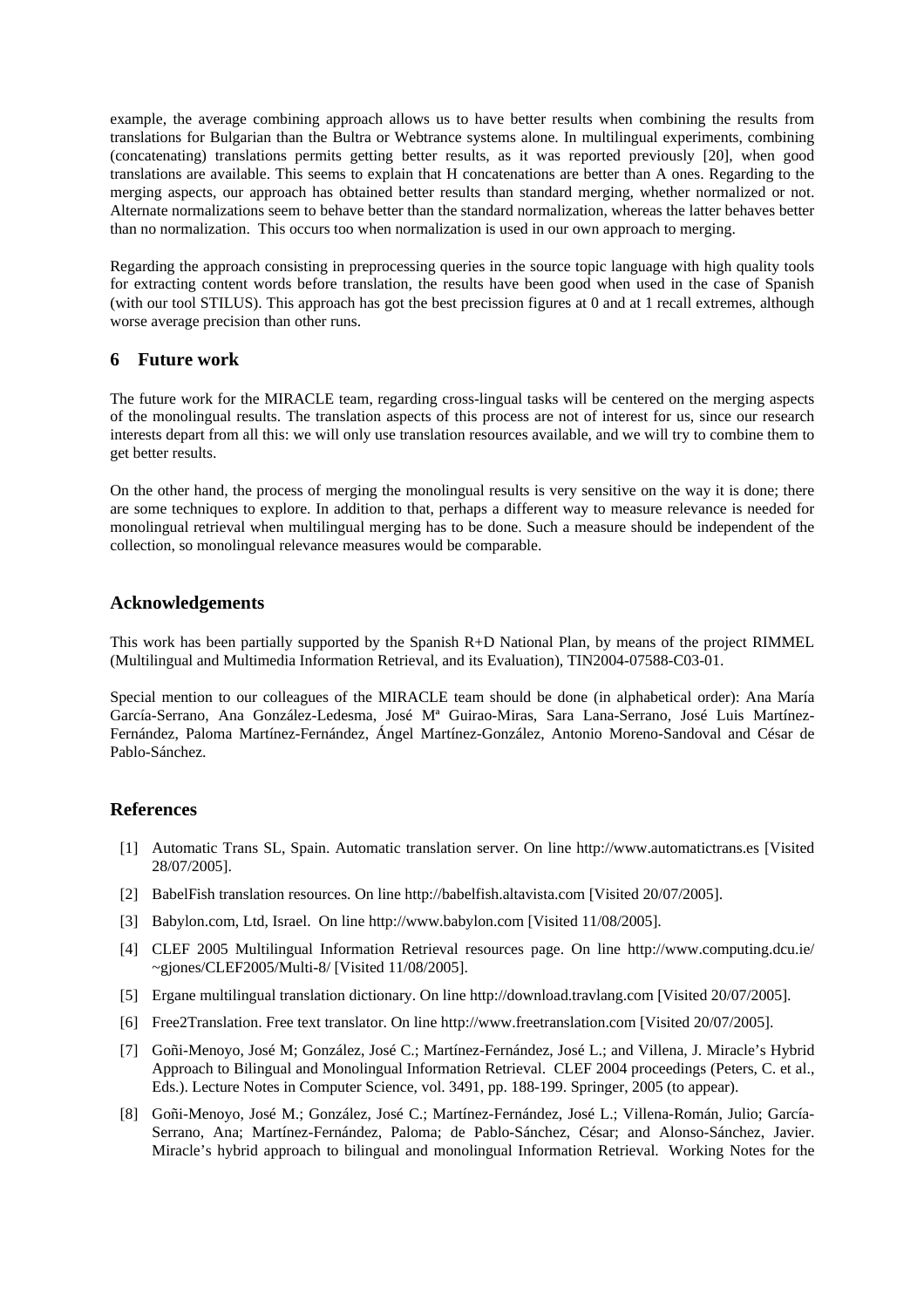CLEF 2004 Workshop (Carol Peters and Francesca Borri, Eds.), pp. 141-150. Bath, United Kingdom, 2004.

- [9] Google language tools. On line http://www.google.com/language\_tools [Visited 20/07/2005].
- [10] Martínez-Fernández, José L.; García-Serrano, Ana; Villena, J. and Méndez-Sáez, V.; MIRACLE approach to ImageCLEF 2004: merging textual and content-based Image Retrieval. CLEF 2004 proceedings (Peters, C. et al., Eds.). Lecture Notes in Computer Science, vol. 3491. Springer, 2005 (to appear).
- [11] Martínez, José L.; Villena, Julio; Fombella, Jorge; G. Serrano, Ana; Martínez, Paloma; Goñi, José M.; and González, José C. MIRACLE Approaches to Multilingual Information Retrieval: A Baseline for Future Research. Comparative Evaluation of Multilingual Information Access Systems (Peters, C; Gonzalo, J.; Brascher, M.; and Kluck, M., Eds.). Lecture Notes in Computer Science, vol. 3237, pp. 210-219. Springer, 2004.
- [12] Martínez, J.L.; Villena-Román, J.; Fombella, J.; García-Serrano, A.; Ruiz, A.; Martínez, P.; Goñi, J.M.; and González, J.C. (Carol Peters, Ed.): Evaluation of MIRACLE approach results for CLEF 2003. Working Notes for the CLEF 2003 Workshop, 21-22 August, Trondheim, Norway.
- [13] Morphological, Hungary. MoBiCAT translation resources. On line http://www.morphologic.hu [Visited 28/07/2005].
- [14] de Pablo, C.; Martínez-Fernández, J. L.; Martínez, P.; Villena, J.; García-Serrano, A. M.; Goñi, J. M.; and González, J. C. *miraQA*: Initial experiments in Question Answering. Working Notes for the CLEF 2004 Workshop, pp. 405-411 (Carol Peters and Francesca Borri, Eds.), pgs. 371-376. Bath, United Kingdom, 2004.
- [15] de Pablo, C.; Martínez-Fernández, J. L.; Martínez, P.; Villena, J.; García-Serrano, A. M.; Goñi, J. M.; and González, J. C. *miraQA*: Initial experiments in Question Answering. CLEF 2004 proceedings (Peters, C. et al., Eds.). Lecture Notes in Computer Science, vol. 3491. Springer, 2005 (to appear).
- [16] Pro Langs Ltd., Bulgary. BULTRA translation resources. On line http://www.bultra.com [Visited 28/07/2005].
- [17] Prompt-Online free automatic translation service. On line http://translation2.paralink.com [Visited 20/07/2005].
- [18] Reverso translation resources. On line http://www.reverso.net/text\_translation.asp [Visited 20/07/2005].
- [19] Robertson, S.E. et al. Okapi at TREC-3. In Overview of the Third Text REtrieval Conference (TREC-3). D.K. Harman (Ed.). Gaithersburg, MD: NIST, April 1995.
- [20] Savoy, Jacques. Report on CLEF-2003 Multilingual Tracks. Comparative Evaluation of Multilingual Information Access Systems (Peters, C; Gonzalo, J.; Brascher, M.; and Kluck, M., Eds.). Lecture Notes in Computer Science, vol. 3237, pp. 64-73. Springer, 2004.
- [21] SYSTRAN Software Inc., USA. SYSTRAN 5.0 translation resources. On line http://www.systransoft.com [Visited 13/07/2005].
- [22] Translation Experts Ltd. InterTrans translation resources. On line http://www.tranexp.com [Visited 28/07/2005].
- [23] Travlang translating dictionaries. On line http://diction.travlang.com/dictionaries/diction.php [Visited 20/07/2005].
- [24] University of Neuchatel. Page of resources for CLEF (Stopwords, transliteration, stemmers …). On line http://www.unine.ch/info/clef [Visited 13/07/2005] .
- [25] Villena, Julio; Martínez, José L.; Fombella, Jorge; G. Serrano, Ana; Ruiz, Alberto; Martínez, Paloma; Goñi, José M.; and González, José C. Image Retrieval: The MIRACLE Approach. Comparative Evaluation of Multilingual Information Access Systems (Peters, C; Gonzalo, J.; Brascher, M.; and Kluck, M., Eds.). Lecture Notes in Computer Science, vol. 3237, pp. 621-630. Springer, 2004.
- [26] Villena-Román, J.; Martínez, J.L.; Fombella, J.; García-Serrano, A.; Ruiz, A.; Martínez, P.; Goñi, J.M.; and González, J.C. (Carol Peters, Ed.); MIRACLE results for ImageCLEF 2003. Working Notes for the CLEF 2003 Workshop, 21-22 August, Trondheim, Norway.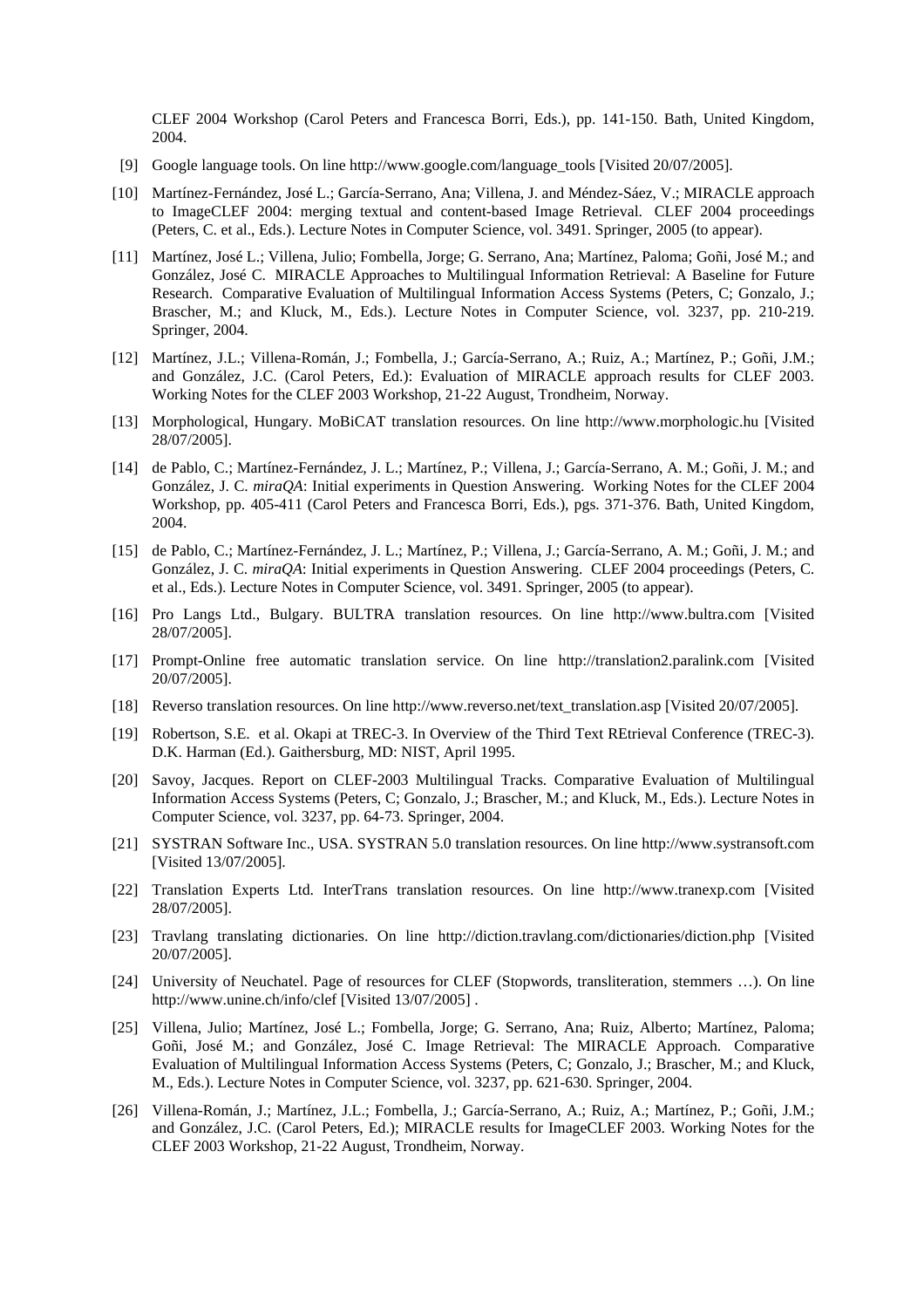- [27] Skycode Ltd., Bulgaria. Webtrance translation program. On line http://webtrance.skycode.com/ ?current=&lang=en [Visited 09/08/2005].
- [28] WorldLingo Translations LLC, USA. WorldLingo free online translator. On line http://www.worldlingo.com/en/products\_services/worldlingo\_translator.html [Visited 28/07/2005].

## **Appendix**

 $\overline{a}$ 

For each of the cross-lingual tracks, we show a table with the precision at 0 and 1 points of recall, the average precision, the percentage deviation (in average precision) from best one obtained, and the run identifier. The results are sorted in average precision ascending order, but an asterisk marks all the best precision values for each column. The submitted runs to CLEF 2005 are shown in boldface, and the figures show the precision-recall graphs for the submitted runs as well as our best<sup>6</sup> runs, provided that these were not submitted.

 $6$  Be the best run in average precision, or in precision at 0 or 1 points of recall.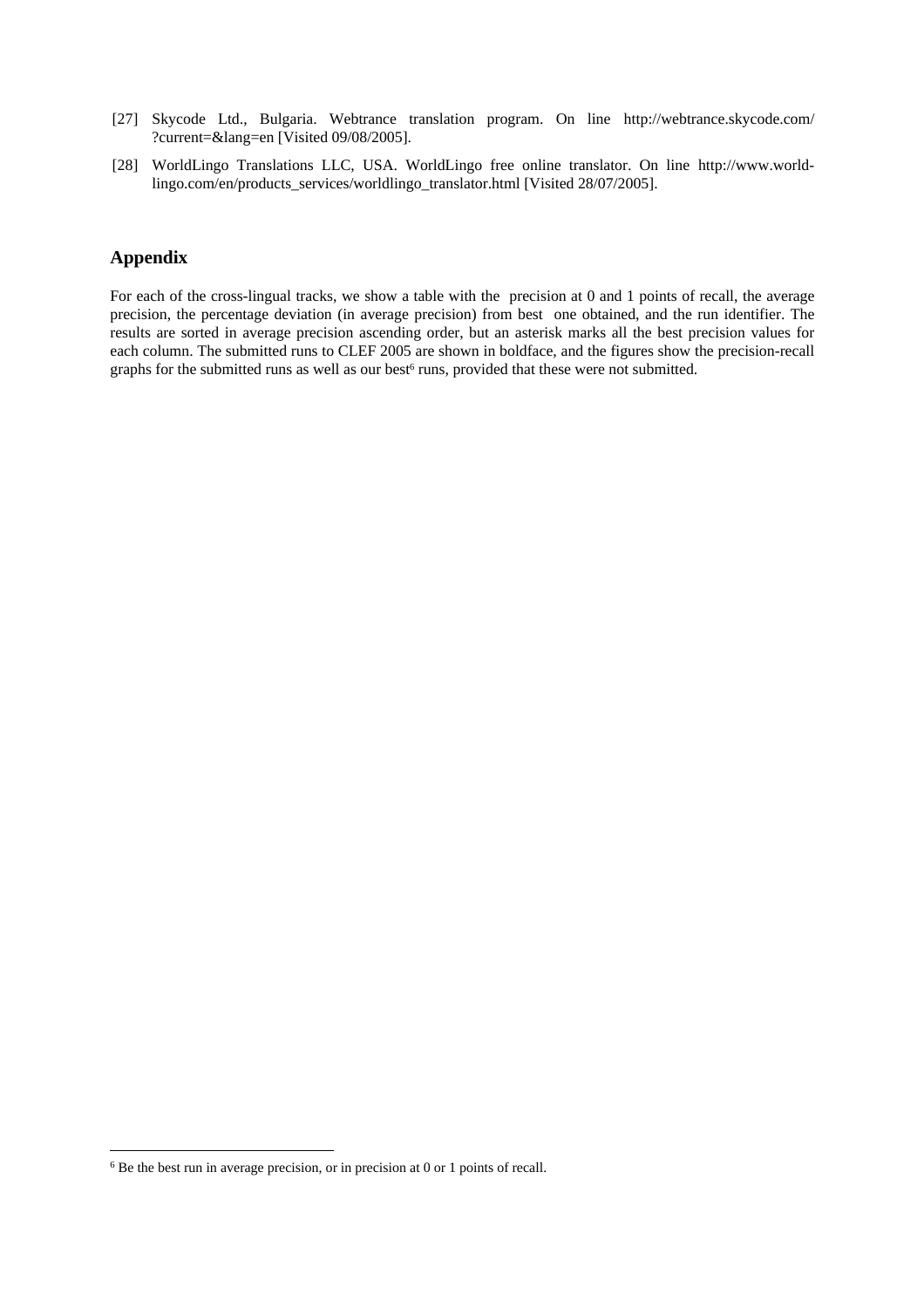# **Results for bilingual English to Bulgarian**

| At 0      | At1       | Avgp      | $\frac{0}{0}$ | Run          |
|-----------|-----------|-----------|---------------|--------------|
| 0.3737    | 0.0191    | 0.1405    | $-40.34%$     | <b>ENBHT</b> |
| 0.3794    | 0.0192    | 0.1489    | $-36.77\%$    | <b>ENWHT</b> |
| 0.4292    | 0.0208    | 0.1635    | $-30.57%$     | <b>ENXHT</b> |
| 0.4617    | 0.0470    | 0.1926    | $-18.22%$     | <b>ENBSR</b> |
| 0.4985    | 0.0420    | 0.2014    | $-14.48%$     | <b>ENBST</b> |
| 0.4997    | 0.0382    | 0.2112    | $-10.32%$     | <b>ENWSR</b> |
| 0.5321    | 0.0389    | 0.2132    | $-9.47%$      | <b>ENWST</b> |
| 0.4924    | $0.0501*$ | 0.2194    | $-6.84%$      | <b>ENXSR</b> |
| $0.5801*$ | 0.0432    | $0.2355*$ | $-0.00\%$     | <b>ENXST</b> |

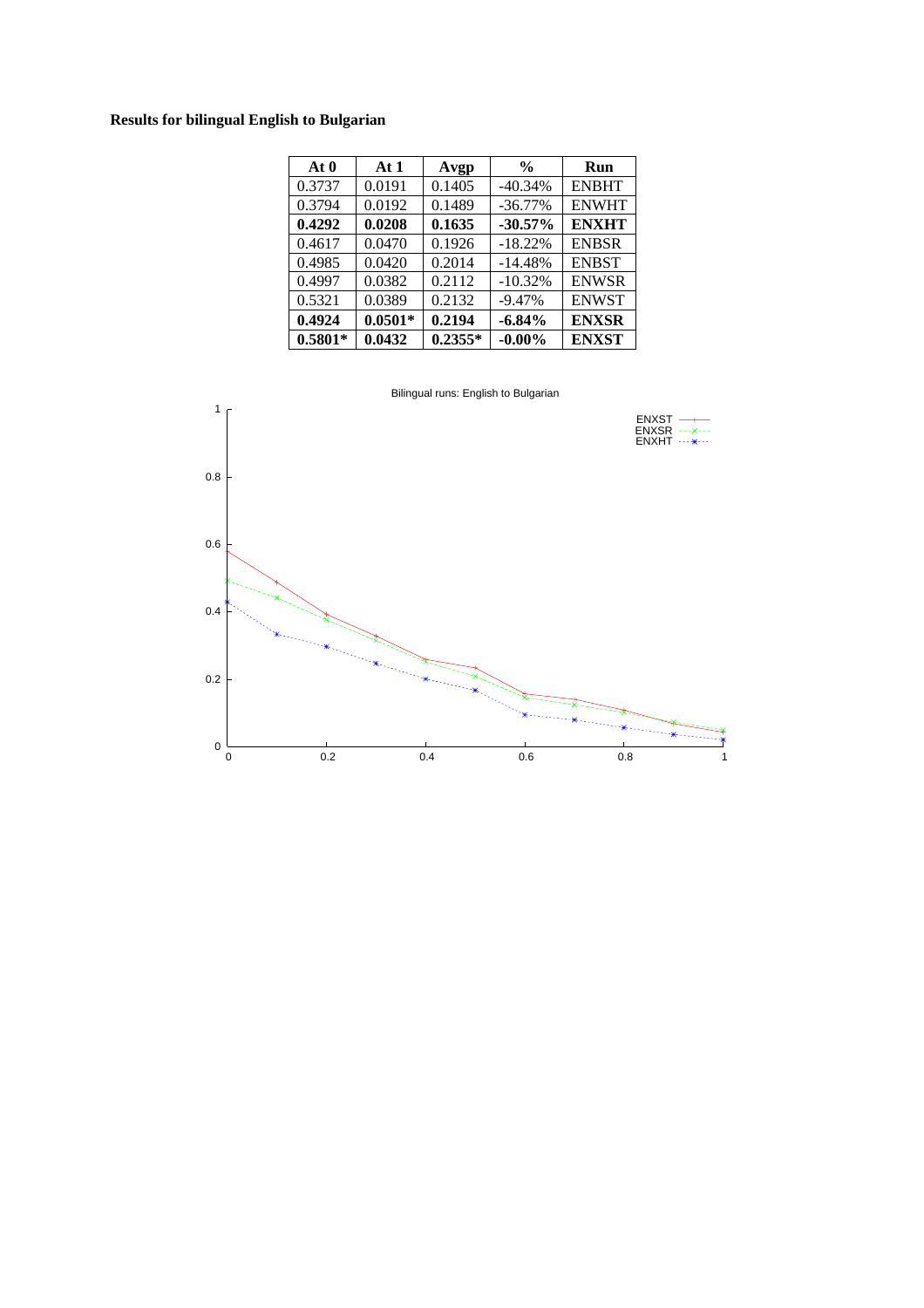| At 0      | At 1      | Avgp      | $\frac{0}{0}$ | Run                |
|-----------|-----------|-----------|---------------|--------------------|
| 0.4208    | 0.0324    | 0.1539    | $-50.19%$     | <b>ENSNP</b>       |
| 0.6864    | 0.0194    | 0.2645    | $-14.40\%$    | ENSxNP01HR1        |
| 0.6680    | 0.0193    | 0.2677    | $-13.37%$     | <b>ENSHR</b>       |
| $0.7436*$ | 0.0367    | 0.3073    | $-0.55%$      | <b>ENSxNP01SR1</b> |
| 0.6810    | $0.0434*$ | 0.3076    | $-0.45%$      | <b>ENSST</b>       |
| 0.7232    | 0.0396    | $0.3090*$ | $-0.00\%$     | <b>ENSSR</b>       |

## $X =$  English  $X =$  Spanish

| At 0      | At 1      | Avgp      | $\frac{0}{0}$ | Run          |
|-----------|-----------|-----------|---------------|--------------|
| 0.5175    | 0.0230    | 0.1891    | $-40.35%$     | <b>ESSNP</b> |
| 0.6335    | 0.0149    | 0.2749    | $-13.28%$     | ESSxNP01HR1  |
| 0.6364    | 0.0193    | 0.2813    | $-11.26%$     | <b>ESSHR</b> |
| 0.6359    | 0.0378    | 0.2960    | $-6.62%$      | <b>ESSST</b> |
| 0.6381    | 0.0384    | 0.2971    | $-6.28%$      | <b>ESAST</b> |
| 0.6791    | 0.0380    | 0.3134    | $-1.14%$      | ESSxNP01SR1  |
| $0.6927*$ | $0.0463*$ | 0.3168    | $-0.06%$      | <b>ESASR</b> |
| 0.6905    | 0.0452    | $0.3170*$ | $-0.00%$      | <b>ESSSR</b> |



Bilingual runs: English to French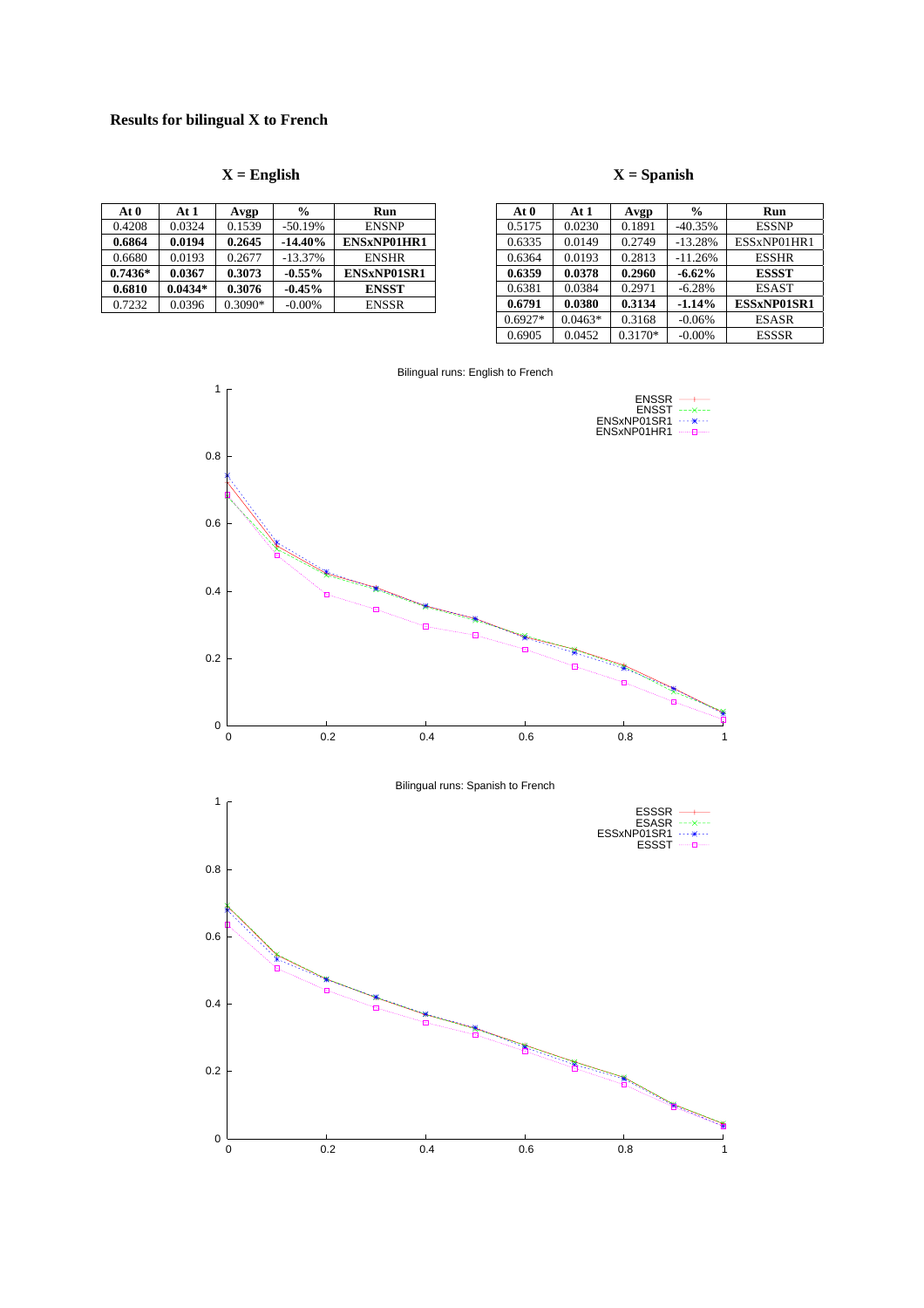# **Results for bilingual English to Hungarian**

| At 0      | At $1$    | Avgp      | $\frac{0}{0}$ | Run          |
|-----------|-----------|-----------|---------------|--------------|
| 0.3719    | 0.0500    | 0.1537    | $-50.27\%$    | <b>ENMNP</b> |
| 0.5403    | 0.0301    | 0.2246    | $-27.34%$     | <b>ENMHT</b> |
| 0.6104    | $0.0908*$ | 0.2977    | $-3.69\%$     | ENMxNP01ST1  |
| 0.6423    | 0.0867    | 0.3016    | $-2.43%$      | <b>ENMST</b> |
| $0.6465*$ | 0.0684    | $0.3091*$ | $-0.00\%$     | <b>ENMSR</b> |

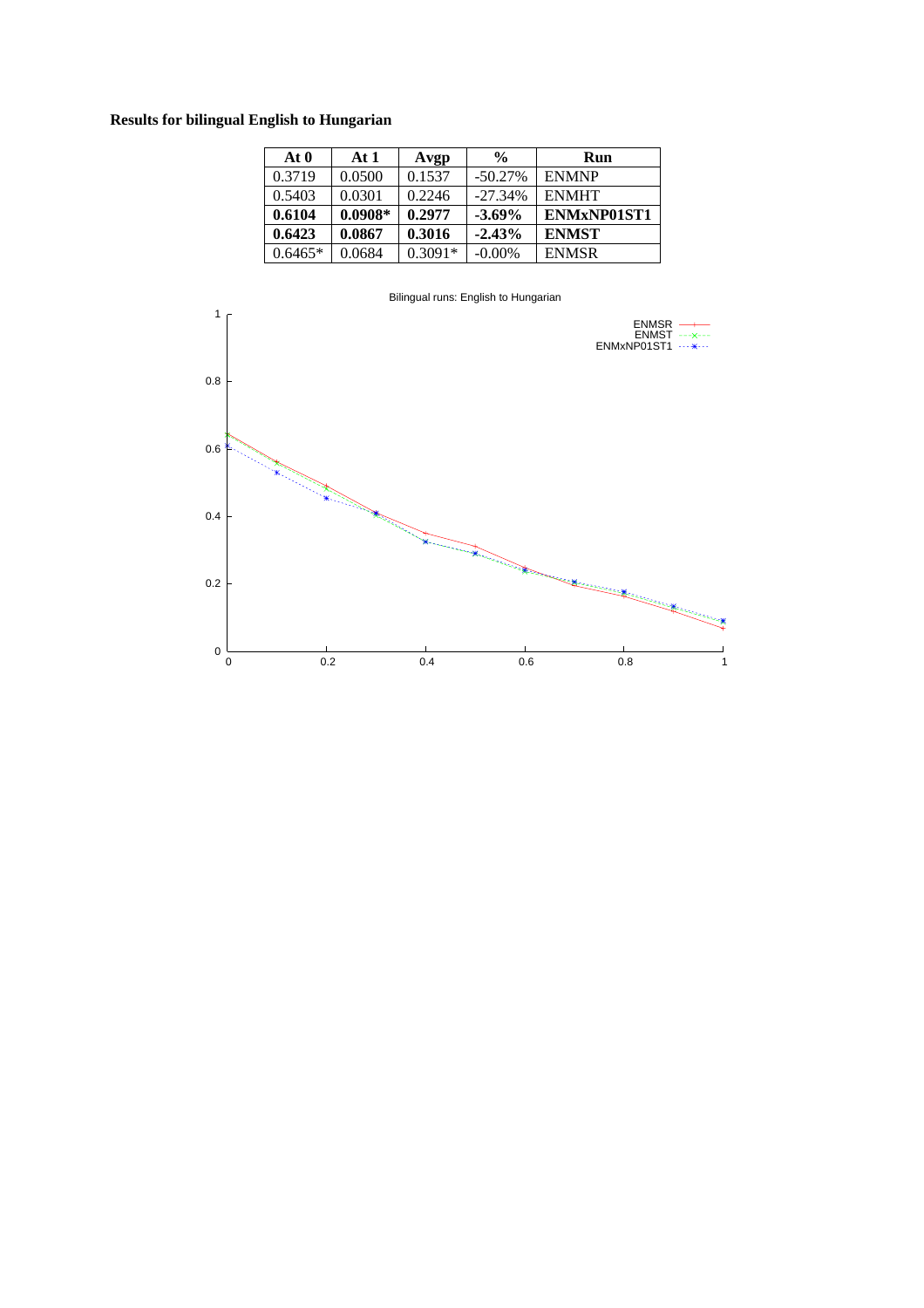# **Results for bilingual X to Portuguese**

0

| At 0      | At 1      | Avgp      | %          | Run                |
|-----------|-----------|-----------|------------|--------------------|
| 0.3280    | $0.0353*$ | 0.1159    | $-43.79\%$ | <b>ENSNP</b>       |
| 0.5521    | 0.0329    | 0.2036    | $-1.26%$   | <b>ENSST</b>       |
| $0.5900*$ | 0.0224    | 0.2039    | $-1.12%$   | <b>ENSxNP01SR1</b> |
| 0.5812    | 0.0247    | $0.2062*$ | $-0.00\%$  | <b>ENSSR</b>       |

# **X = English X = Spanish**

| At 0      | At 1      | Avgp      | $\frac{0}{0}$ | Run          |
|-----------|-----------|-----------|---------------|--------------|
| 0.6185    | 0.0335    | 0.2126    | $-35.32\%$    | <b>ESANP</b> |
| 0.7365    | 0.0333    | 0.3106    | $-5.51\%$     | <b>ESAST</b> |
| 0.7778    | 0.0381    | 0.3218    | $-2.10%$      | ESAxNP01SR1  |
| $0.7859*$ | $0.0390*$ | $0.3287*$ | $-0.00\%$     | <b>ESASR</b> |



0 0.2 0.4 0.6 0.8 1

#### Bilingual runs: English to Portuguese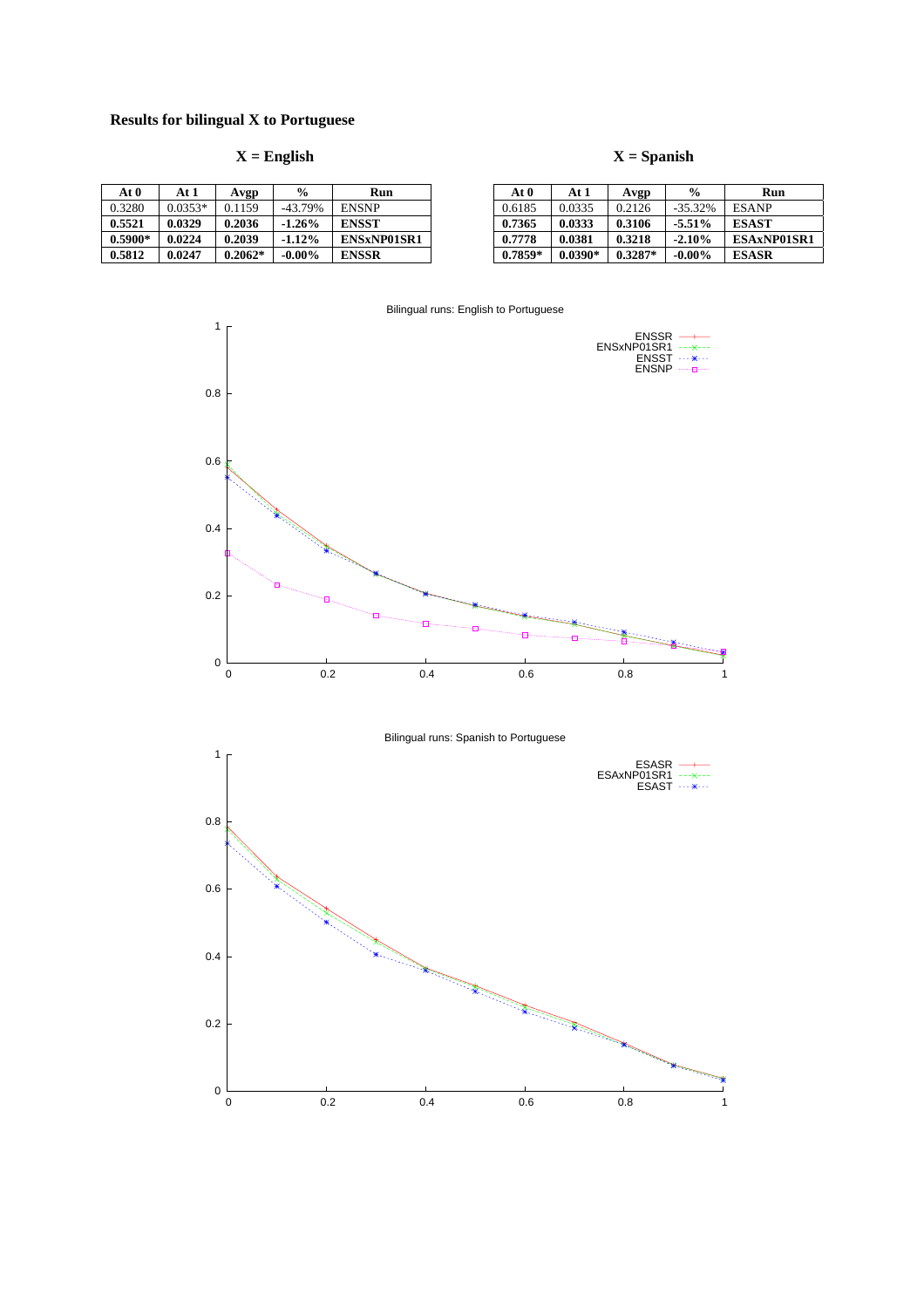# **Results for Multilingual-8**

# **Query language: English**

| At 0      | At 1      | Avgp   | $\frac{0}{0}$ | Run         |
|-----------|-----------|--------|---------------|-------------|
| 0.7863    | $0.0250*$ | 0.2177 | $-29.27%$     | enmlSTpA    |
| 0.7978    | $0.0250*$ | 0.2197 | $-28.62\%$    | enmlSTpH    |
| 0.7156    | 0.0104    | 0.2288 | -25.67%       | enmlSTpAN   |
| 0.7152    | 0.0191    | 0.2373 | -22.90%       | enmlSTpAL   |
| 0.8487*   | 0.0125    | 0.2379 | $-22.71%$     | enmlSRpA    |
| 0.7311    | 0.0080    | 0.2387 | $-22.45%$     | enmlSTpHN   |
| 0.8338    | 0.0125    | 0.2429 | $-21.09%$     | enmlSRpH    |
| 0.7455    | 0.0087    | 0.2448 | $-20.47\%$    | enmlSRpAN   |
| 0.7455    | 0.0089    | 0.2469 | -19.79%       | enml9XSRpAN |
| 0.7455    | 0.0090    | 0.2474 | $-19.62%$     | enml6XSRpAN |
| 0.7455    | 0.0092    | 0.2478 | -19.49%       | enmlXSRpAN  |
| 0.7455    | 0.0097    | 0.2481 | $-19.40%$     | enml5XSRpAN |
| 0.7307    | 0.0172    | 0.2483 | $-19.33\%$    | enmlSTpHL   |
| 0.7455    | 0.0103    | 0.2495 | -18.94%       | enml1XSRpAN |
| 0.7455    | 0.0105    | 0.2508 | $-18.52%$     | enml0XSRpAN |
| 0.8487*   | 0.0133    | 0.2548 | $-17.22%$     | enml9XSRpA  |
| 0.8487*   | 0.0133    | 0.2551 | $-17.12%$     | enml6XSRpA  |
| $0.8487*$ | 0.0133    | 0.2551 | $-17.12%$     | enml1XSRpA  |
| 0.8487*   | 0.0133    | 0.2552 | -17.09%       | enml5XSRpA  |
| $0.8487*$ | 0.0133    | 0.2553 | $-17.06%$     | enml0XSRpA  |
| $0.8487*$ | 0.0133    | 0.2553 | $-17.06%$     | enmlXSRpA   |
| 0.7452    | 0.0185    | 0.2567 | $-16.60\%$    | enmlSRpAL   |
| 0.7452    | 0.0199    | 0.2578 | $-16.24%$     | enml5YSRpA  |
| 0.7452    | 0.0196    | 0.2579 | $-16.21%$     | enmlYSRpA   |
| 0.8338    | 0.0204    | 0.2668 | $-13.32%$     | enml9XSRpH  |
| 0.8338    | 0.0201    | 0.2670 | $-13.26%$     | enml5XSRpH  |
| 0.8338    | 0.0203    | 0.2670 | $-13.26%$     | enml1XSRpH  |
| 0.8338    | 0.0200    | 0.2671 | $-13.22\%$    | enmlXSRpH   |
| 0.8338    | 0.0201    | 0.2672 | -13.19%       | enml6XSRpH  |
| 0.8338    | 0.0204    | 0.2673 | $-13.16%$     | enml0XSRpH  |
| 0.7524    | 0.0084    | 0.2676 | $-13.06%$     | enmlSRpHN   |
| 0.7524    | 0.0174    | 0.2748 | -10.72%       | enml9XSRpHN |
| 0.7524    | 0.0177    | 0.2753 | $-10.56%$     | enml6XSRpHN |
| 0.7524    | 0.0178    | 0.2756 | $-10.46%$     | enmlXSRpHN  |
| 0.7524    | 0.0183    | 0.2757 | $-10.43%$     | enml5XSRpHN |
| 0.7524    | 0.0191    | 0.2765 | $-10.17\%$    | enml1XSRpHN |
| 0.7442    | 0.0055    | 0.2772 | $-9.94%$      | enml9XSRpAL |
| 0.7524    | 0.0193    | 0.2773 | -9.91%        | enml0XSRpHN |
| 0.7441    | 0.0056    | 0.2775 | $-9.84%$      | enml6XSRpAL |
| 0.7441    | 0.0056    | 0.2777 | $-9.78%$      | enmlXSRpAL  |
| 0.7443    | 0.0057    | 0.2783 | $-9.58%$      | enml5XSRpAL |
| 0.7441    | 0.0059    | 0.2802 | -8.97%        | enml1XSRpAL |
| 0.7534    | 0.0193    | 0.2808 | $-8.77\%$     | enmlSRpHL   |
| 0.7441    | 0.0059    | 0.2817 | $-8.48%$      | enml0XSRpAL |
| 0.7534    | 0.0197    | 0.2822 | $-8.32%$      | enml5YSRpH  |
| 0.7534    | 0.0194    | 0.2823 | $-8.28%$      | enmlYSRpH   |
| 0.7550    | 0.0177    | 0.3050 | $-0.91%$      | enml9XSRpHL |
| 0.7547    | 0.0170    | 0.3054 | $-0.78%$      | enml6XSRpHL |
| 0.7546    | 0.0170    | 0.3056 | $-0.71%$      | enmlXSRpHL  |
| 0.7546    | 0.0184    | 0.3059 | $-0.62%$      | enml5XSRpHL |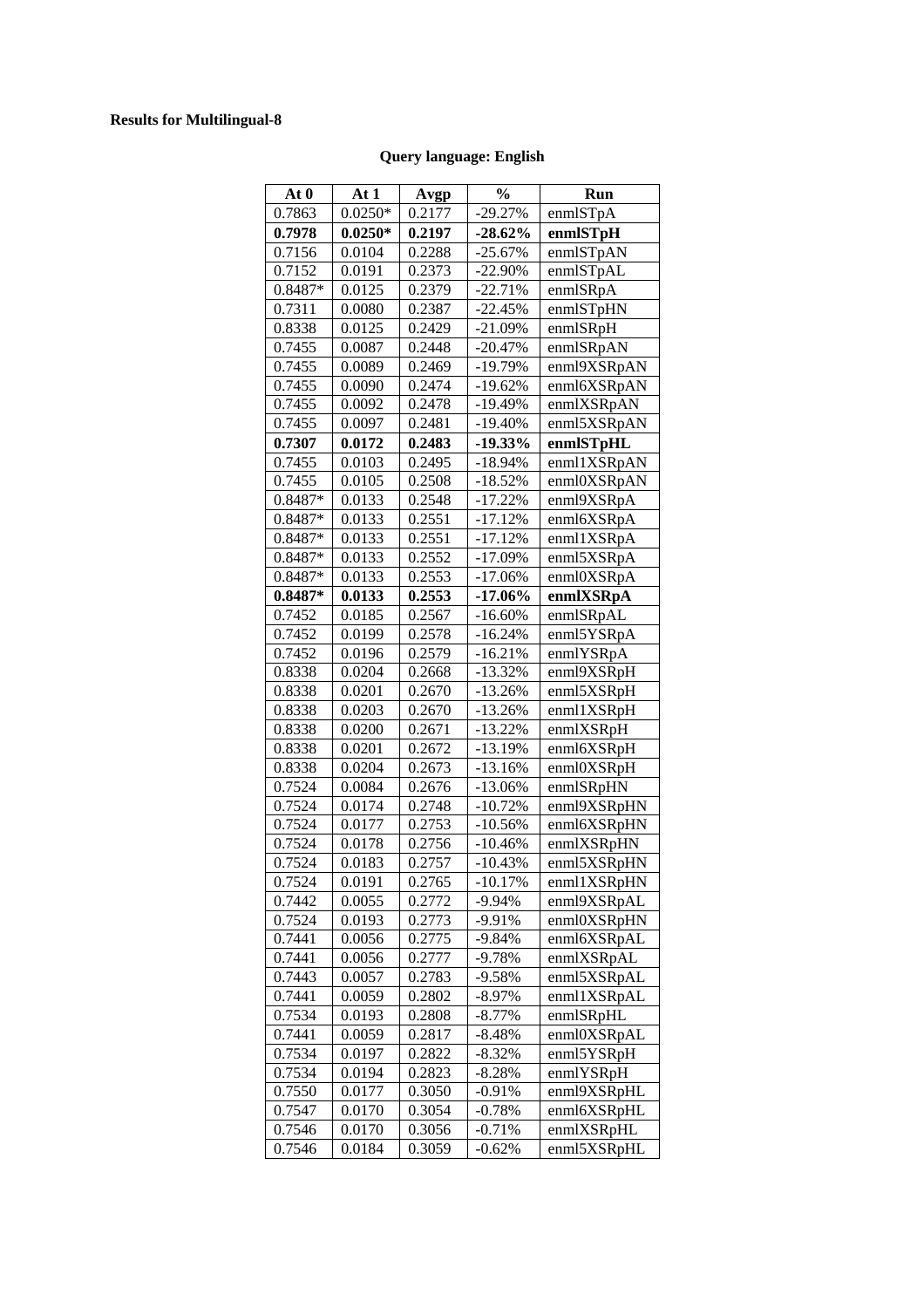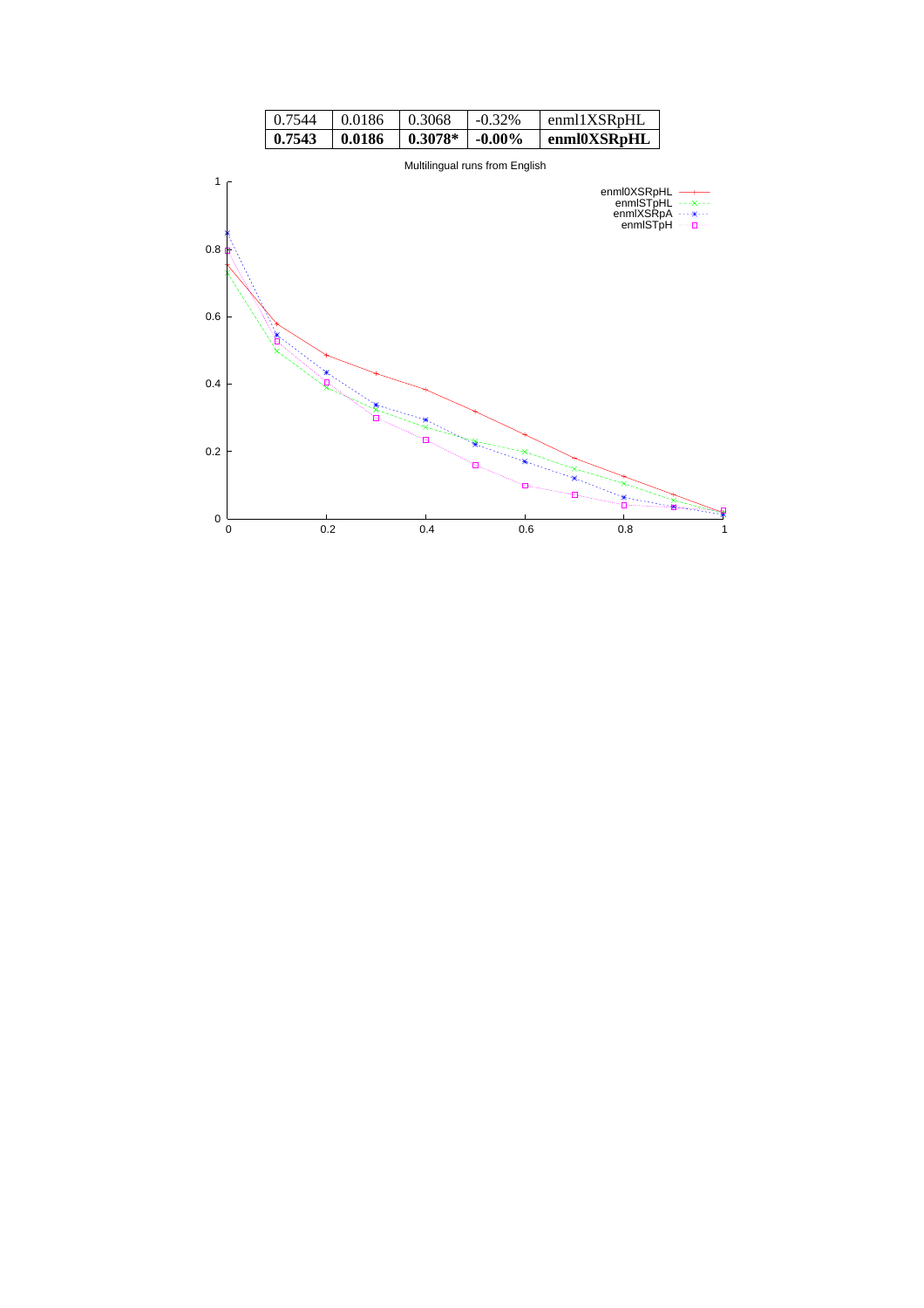# **Query language: Spanish**

| At 0      | At 1      | Avgp      | $\frac{0}{0}$ | Run           |
|-----------|-----------|-----------|---------------|---------------|
| 0.6261    | 0.0099    | 0.2023    | $-28.47%$     | esml0XstiSTpN |
| 0.6261    | 0.0099    | 0.2025    | -28.39%       | esml1XstiSTpN |
| 0.6261    | 0.0085    | 0.2025    | -28.39%       | esmlstiSTpN   |
| 0.6261    | 0.0098    | 0.2028    | -28.29%       | esml5XstiSTpN |
| 0.6261    | 0.0099    | 0.2029    | $-28.25%$     | esml9XstiSTpN |
| 0.6261    | 0.0098    | 0.2029    | $-28.25%$     | esml6XstiSTpN |
| 0.6261    | 0.0098    | 0.2030    | $-28.22%$     | esmlXstiSTpN  |
| 0.6253    | 0.0094    | 0.2061    | $-27.12%$     | esml5YstiSTp  |
| 0.6253    | 0.0094    | 0.2063    | $-27.05%$     | esmlYstiSTp   |
| 0.6253    | 0.0094    | 0.2071    | $-26.77\%$    | esmlstiSTpL   |
| 0.7033    | 0.0084    | 0.2152    | $-23.90\%$    | esmlnteSTpN   |
| 0.7044    | 0.0090    | 0.2167    | $-23.37%$     | esmlnteSTpL   |
| 0.6262    | 0.0122    | 0.2185    | $-22.74%$     | esml1XstiSTpL |
| 0.6264    | 0.0120    | 0.2186    | $-22.70%$     | esml5XstiSTpL |
| 0.6262    | 0.0121    | 0.2187    | $-22.67%$     | esml0XstiSTpL |
| 0.6262    | 0.0121    | 0.2191    | $-22.52%$     | esmlXstiSTpL  |
| 0.7044    | 0.0102    | 0.2193    | $-22.45%$     | esmlYnteSRp   |
| 0.6262    | 0.0121    | 0.2193    | -22.45%       | esml6XstiSTpL |
| 0.7044    | 0.0102    | 0.2195    | $-22.38%$     | esml5YnteSRp  |
| 0.7033    | 0.0084    | 0.2198    | -22.28%       | esml6XnteSRpN |
| 0.6263    | 0.0119    | 0.2199    | -22.24%       | esml9XstiSTpL |
| 0.7033    | 0.0084    | 0.2201    | $-22.17%$     | esml9XnteSRpN |
| 0.7033    | 0.0084    | 0.2202    | $-22.14%$     | esmlXnteSRpN  |
| 0.7033    | 0.0084    | 0.2204    | $-22.07\%$    | esml5XnteSRpN |
| 0.7033    | 0.0084    | 0.2207    | $-21.96%$     | esml1XnteSRpN |
| 0.7033    | 0.0084    | 0.2214    | -21.71%       | esml0XnteSRpN |
| 0.7049    | 0.0098    | 0.2467    | $-12.77%$     | esml6XnteSRpL |
| 0.7050    | 0.0097    | 0.2473    | $-12.55%$     | esmlXnteSRpL  |
| 0.7049    | 0.0099    | 0.2477    | $-12.41%$     | esml5XnteSRpL |
| 0.7051    | 0.0099    | 0.2484    | $-12.16%$     | esml9XnteSRpL |
| 0.7048    | 0.0101    | 0.2485    | $-12.13%$     | esml1XnteSRpL |
| 0.7056    | 0.0099    | 0.2499    | $-11.63%$     | esml0XnteSRpL |
| 0.8408    | 0.0124    | 0.2566    | $-9.26%$      | esmlstiSTp    |
| $0.8411*$ | $0.0125*$ | 0.2597    | $-8.17%$      | esml0XstiSTp  |
| 0.8409    | $0.0125*$ | 0.2599    | $-8.10%$      | esml1XstiSTp  |
| 0.8408    | $0.0125*$ | 0.2603    | $-7.96%$      | esml5XstiSTp  |
| 0.8408    | $0.0125*$ | 0.2604    | $-7.92%$      | esml6XstiSTp  |
| 0.8408    | $0.0125*$ | 0.2605    | -7.89%        | esmlXstiSTp   |
| 0.8408    | $0.0125*$ | 0.2606    | -7.85%        | esml9XstiSTp  |
| 0.8190    | 0.0094    | 0.2741    | $-3.08\%$     | esmlnteSTp    |
| 0.8219    | 0.0094    | 0.2818    | $-0.35%$      | esml1XnteSRp  |
| 0.8222    | 0.0094    | 0.2818    | $-0.35%$      | esml0XnteSRp  |
| 0.8216    | 0.0094    | 0.2819    | $-0.32%$      | esml6XnteSRp  |
| 0.8216    | 0.0094    | 0.2820    | $-0.28%$      | esml5XnteSRp  |
| 0.8216    | 0.0094    | 0.2820    | $-0.28%$      | esmlXnteSRp   |
| 0.8232    | 0.0094    | $0.2828*$ | $-0.00\%$     | esml9XnteSRp  |